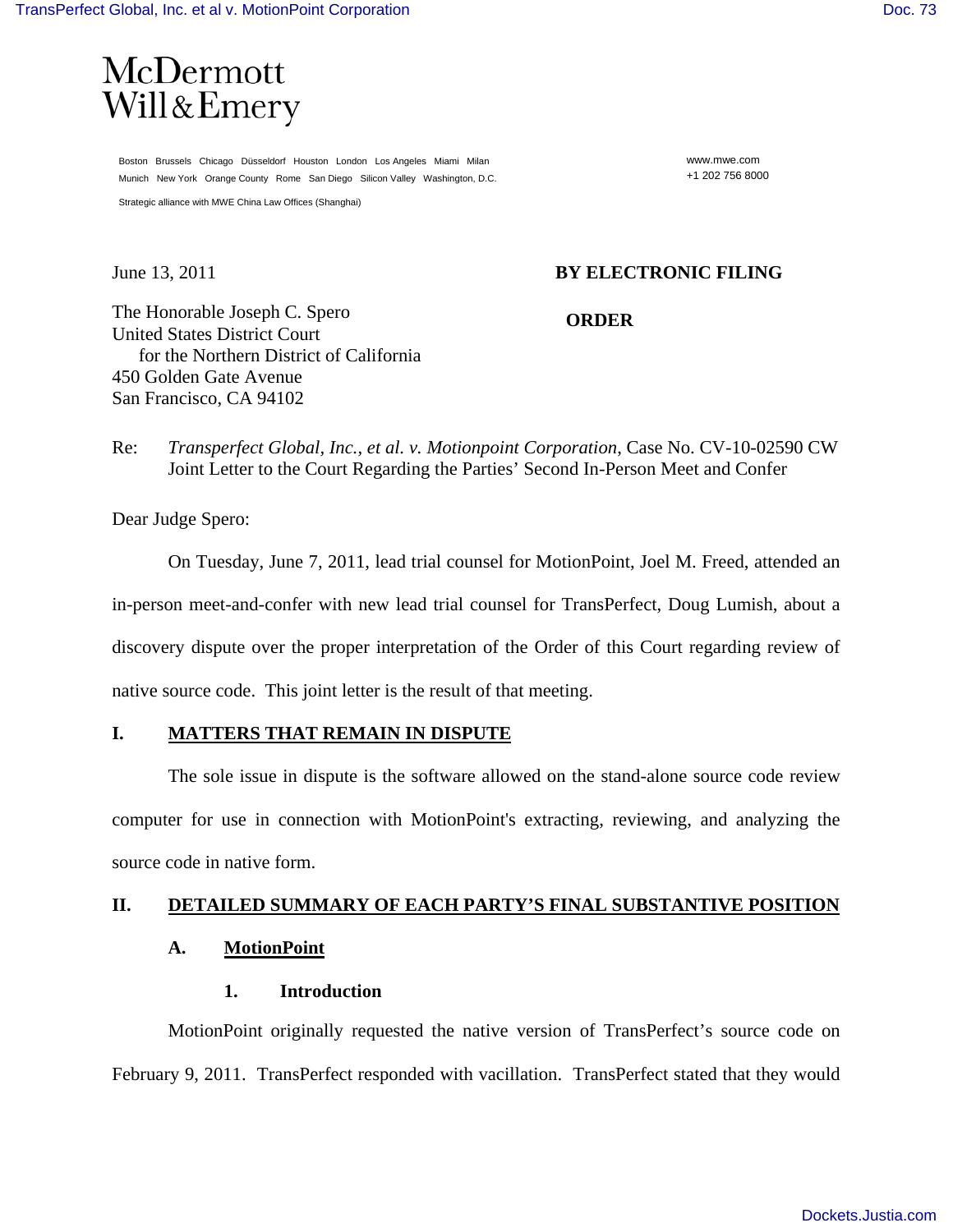consider production, and at one point even agreed to produce the native code. TransPerfect then reneged on its agreement and completely refused to the native production. MotionPoint was forced to bring a motion, and TransPerfect was required to produce its code in native format, but by then TransPerfect had successfully delayed the commencement of MotionPoint's review of the native code for many months. The present discovery dispute arises from TransPerfect's further imposition of delay by now refusing to install and allow use by MotionPoint's expert of commercial software supplied by him for his use in extracting, reviewing, and analyzing the source code in native form.

#### **2. Background**

 On May 6, 2011, this Court adopted MotionPoint's position of entitlement to access to source code in native form that can be extracted, reviewed, and analyzed by its expert. The Court Ordered the production of the native source code on the conditions as set forth on pages 7- 8 of the Joint Letter resulting from the first in person meet and confer, which Order was further implemented as an Addendum to the Protective Order. Pursuant to the Order and the Addendum, MotionPoint's technical expert provided TransPerfect's counsel with software. TransPerfect then installed that software on the stand-alone source code review computer in the office of TransPerfect's counsel. This software included Understand, as well as other standard commercial software that MotionPoint's expert supplied on a disc for installation and his use in extracting, reviewing, and analyzing the source code in native form.

 On May 26, 2011, a little over a week after MotionPoint's expert began his review—and created work product results from that review as permitted by the governing Orders— TransPerfect sent a letter refusing to permit further use of that software and further access to the stand-alone computer, stating that use of any software other than Understand was a violation of the Court's Order and the Addendum. MotionPoint's counsel responded, stating that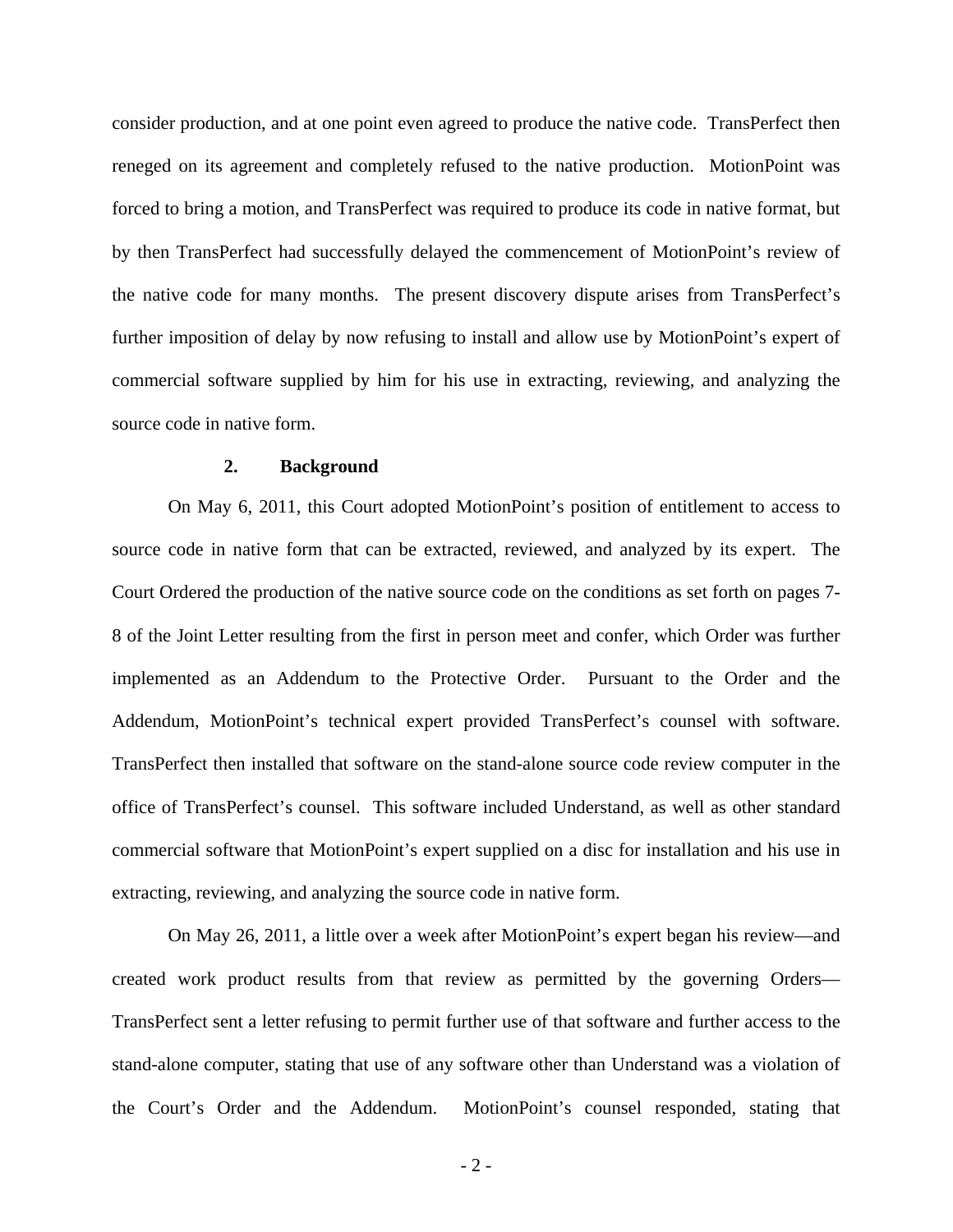TransPerfect was entitled to continue to inspect the commercial software provided by MotionPoint's expert. MotionPoint's counsel further noted that the Order and Addendum not only permits extraction and review, but also analysis, and do not contain any requirement that the commercial software he is using be explained. TransPerfect, however, continued to refuse access to the source code computer at Orrick's office.

 At that point, MotionPoint proceeded under the Standing Order regarding discovery disputes, demanding an in person meet and confer on this issue. Shortly thereafter there was a change in lead counsel acting on behalf of TransPerfect, with Orrick being replaced by Kasowitz, Benson, Torres & Friedman LLP. The in person meet and confer took place on June 7, 2011. At the meeting, TransPerfect's new lead counsel continued to maintain TransPerfect's position that no software other than Understand could be used by MotionPoint's expert, and offered as a "compromise" position the availability of inspection at Kasowitz's San Francisco office of a new stand-alone computer with only Understand installed, and without the "work product" folder from the stand-alone computer at Orrick's Menlo Park office, which contains working files from MotionPoint's expert's prior native source code review to date. The stated concern offered by TransPerfect's new lead counsel was that TransPerfect did not know how MotionPoint's expert intended to use the commercially available software he provided and therefore concluded it might be used, even if unintentionally, to alter the source code on the stand-alone computer.

 Counsel for MotionPoint explained that at this point the expert has not been designated as a testifying expert and as such his use of the software to extract, review, and analyze the source code is currently protectable work product (not to mention that it would take a deposition to fully explain in detail how one with his technical skill would extract, review, and analyze the native source code). Furthermore, upon consultation with its expert, MotionPoint's counsel learned and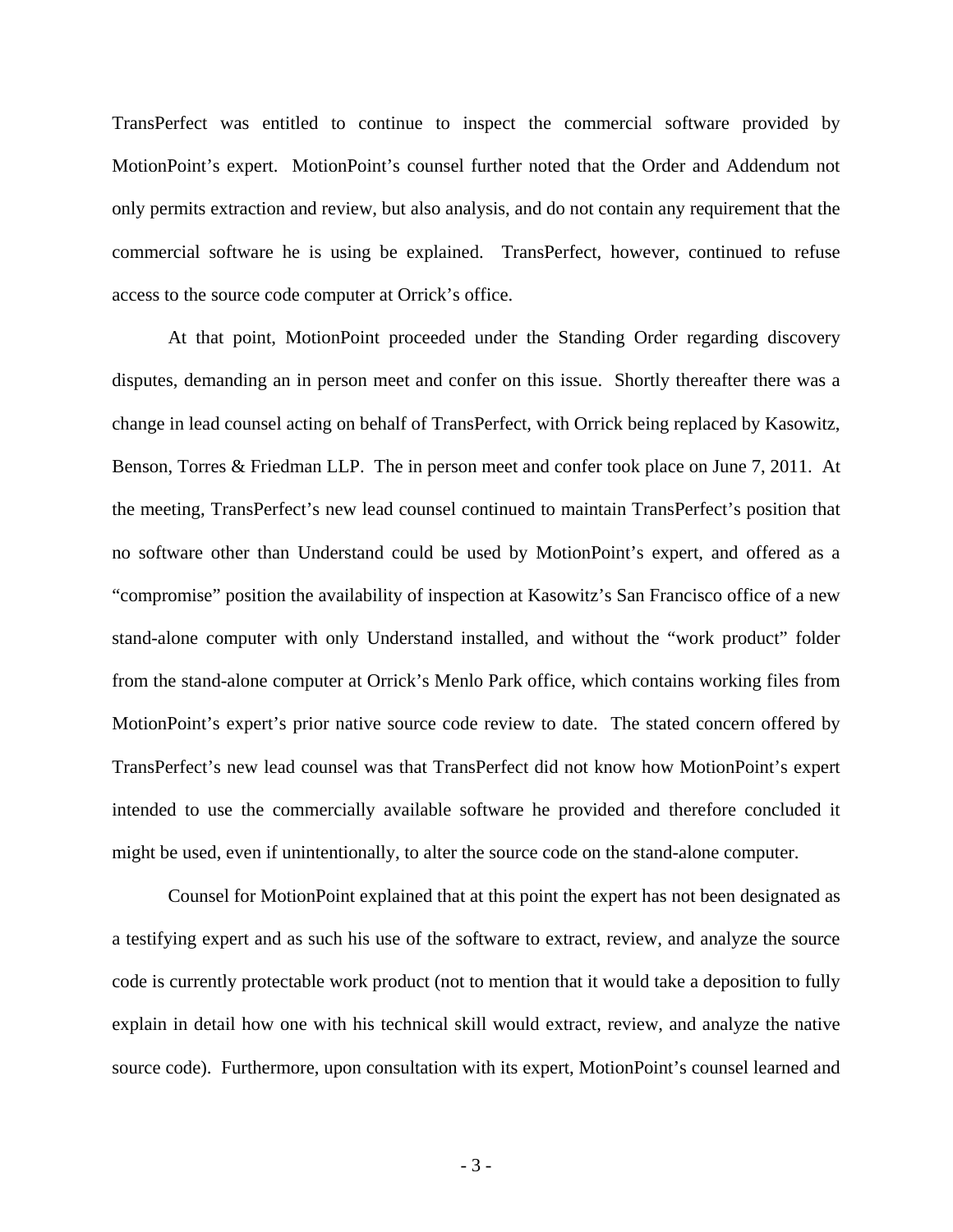informed TransPerfect's counsel that any feared change in the source code could be effectively monitored and detected by use of a well-known technique called "checksum."

#### **3. There is No Risk of Prejudicial Code Alteration**

TransPerfect is mistakenly concerned that the code can be tampered with, albeit unintentionally, by additional software over and above Understand. First of all, any software, including Understand, could potentially alter the code. The software requested by MotionPoint's expert does not materially increase the potential risk of accidental changes to the code. Moreover, there is no legitimate risk that MotionPoint's expert would intentionally attempt to alter the code. And with regard to potential accidental alteration, as the creator of the source code TransPerfect knows full well what capabilities the OneLink software has or does not have, and has complete access to the original code which it could use to show any alteration. Furthermore, by use of the well-known checksum technique, TransPerfect can effectively monitor even the possibility of unintended changes the code.

The Court's Order and Addendum make it plain that MotionPoint is entitled, notwithstanding TransPerfect's past (and now ongoing) intransigence, to extract, review, and analyze the source code in native form. The commercial source code review software supplied by MotionPoint's expert is reasonably appropriate for him to do that. For instance, at least significant portions of the OneLink source code was originally created in a Linux operating environment. MotionPoint's expert will use software to simulate it, and in doing so will also determine what parts of the source code are *actually* invoked during use. Also, because TransPerfect has supplied multiple different iterations of the code, the commercial software provided by MotionPoint's expert will be used to determine which files go with which version.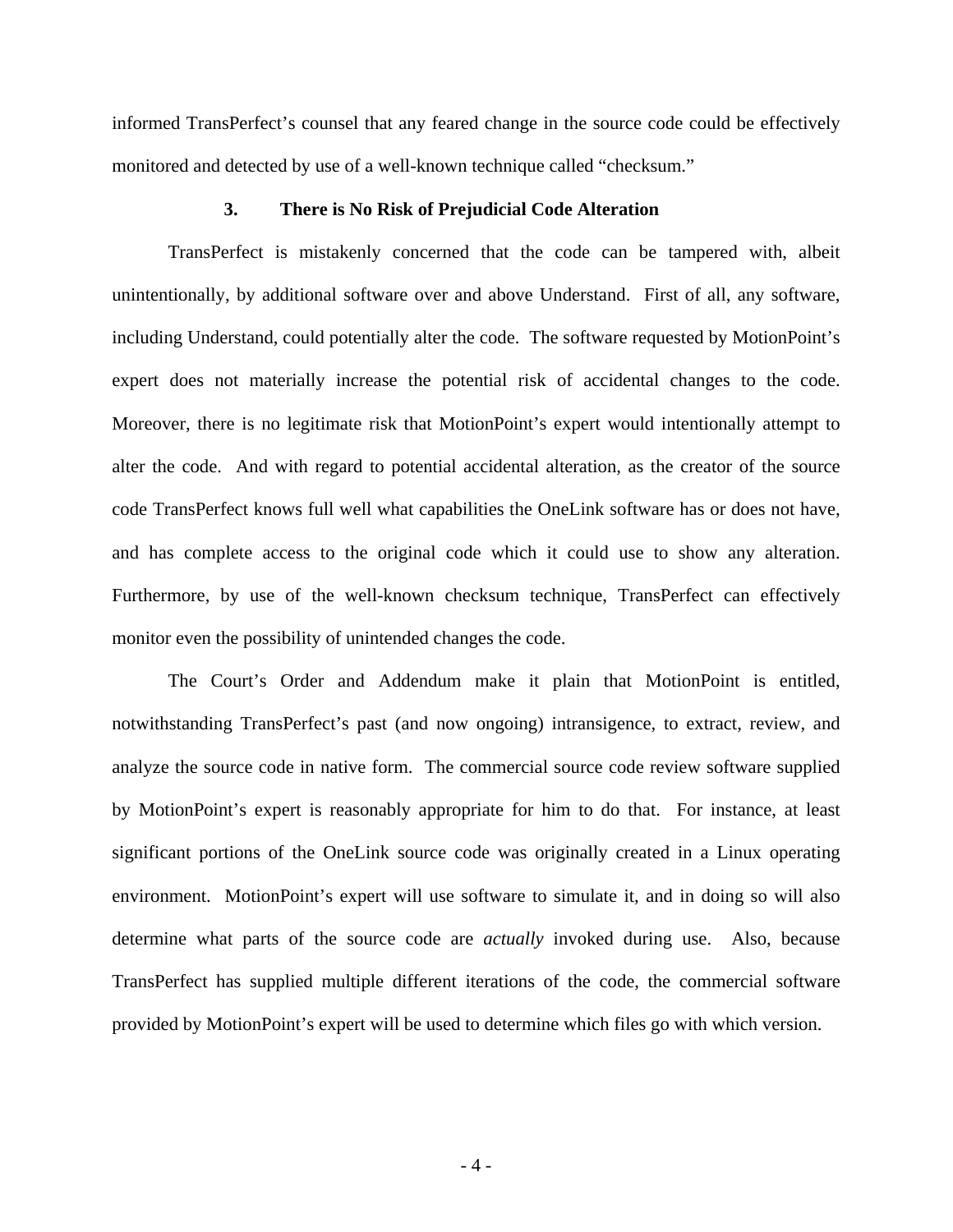In any event, to allay any fears of even accidental alteration of the source code, MotionPoint's proposed compromise includes reliance on the checksum technique as a precaution. A checksum, which is a unique identifier based on the content of the data, can be created initially from the original code as well as the source code files every time they are printed from the source code computer. The checksum from the printed source code can then be compared to the master checksum to confirm that no alterations have been made.

### **4. TransPerfect's Proposed Compromise is Insufficient**

During the meet and confer TransPerfect's new counsel continued to incorrectly maintain that any use of software other than Understand was prohibited, but offered to produce the executables (\*.EXE files) of the OneLink software. However, those executables actually *hide* the information that would reveal what portions of the code are invoked during execution, *i.e.*, the executables will not show the relationship between the OneLink operations and the source code that runs them. Thus, TransPerfect's compromise would prevent MotionPoint from obtaining the very information to which it is entitled and which its original motion was designed to subject to scrutiny.

#### **B. TransPerfect**

Having won an inch, MotionPoint now seeks to take a mile. The parties' prior dispute was decided by the Court in MotionPoint's favor, and resulted in a stipulated Addendum to the Protective Order submitted by both sides. That Addendum explicitly permits only the native source code, and only the software necessary for the source code to be "extracted, reviewed, and analyzed," to be loaded onto the source code computer. D.I. 63 p. 1. As explained below, the record establishes that the parties understood this to mean that a single program such as LINT or Understand would be permitted on the source code computer. Indeed, MotionPoint's motion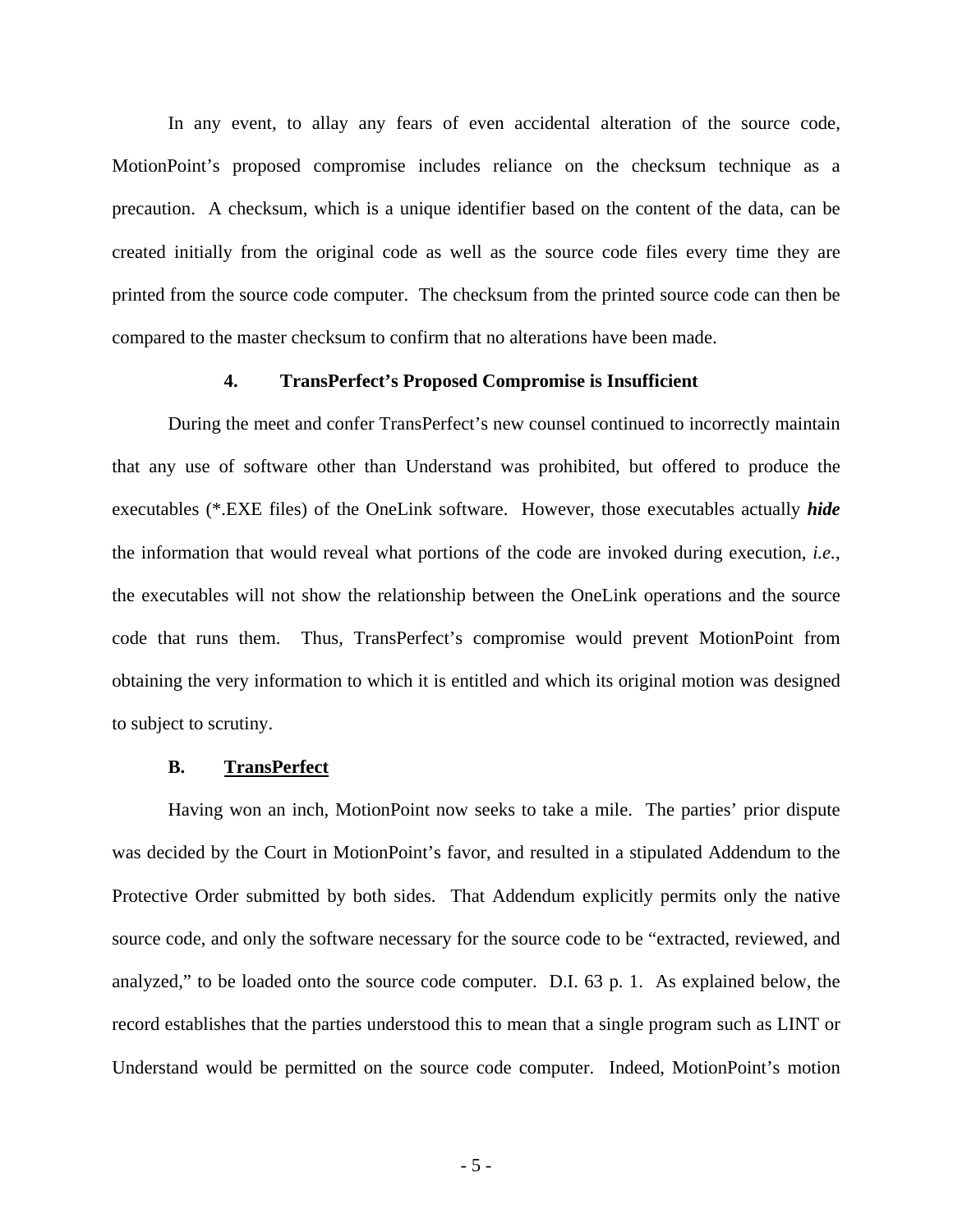papers treated LINT or Understand as synonyms of the requested "extract, review, and analyze" functionality. But, despite this agreement, MotionPoint now seeks to add eight other programs, including editors, compilers, and a "virtual machine," that could be used to change and recompile TransPerfect's code and to perform myriad other operations with no record of what was done.<sup>1</sup> This goes well beyond the normal approach to source code production and imposes needless risk on TransPerfect. Accordingly, TransPerfect respectfully asks the Court to deny MotionPoint's request to add software to the computer beyond Understand.

# **1. The Parties Agreed And The Court Ruled That Understand, LINT, Or a Similar Program Could Be Installed; Not Nine Programs And Not Any "Commercially Available" Software**

Over and again during the prior dispute over the format of the code, MotionPoint made clear that it was seeking only the source code in its native format plus either LINT or Understand as a tool to extract, review and analyze that code. In its April 1, 2011 motion to compel, the relief MotionPoint requested expressly asked only for these two things: "MotionPoint thus respectfully requests the Court to order TransPerfect to produce its source code in its native format as a source code repository, that can be extracted, reviewed, and analyzed by standard commercial source code review software, such as LINT or Understand." D.I. 53 p. 7; *see also id.* at 2. In this way, MotionPoint explicitly tied the desired functionality (extracting, reviewing, and analyzing) to either LINT or Understand alone, and said nothing about adding editors, compilers,

 $\overline{a}$ 

<sup>&</sup>lt;sup>1</sup> The programs MotionPoint provided for installation on the source code computer include:  $(1)$ Understand; (2) five versions of a program called Eclipse (which allows for editing of source code files); (3) Acrobat Professional 10 (used to view and create PDF files); (4) Cygwin (a Linux command line application that allows Linux scripts and applications to be run within Windows); (5) Java Runtime Environment (used by Eclipse); (6) Komodo Edit (an open source tool for editing source code files); (7) Merge 2010 (used to compare directories); (8) TreeSize Professional (creates graphs and reports on drive space utilization); and (9) VirtualBox (allows for another operating system to be run within Windows).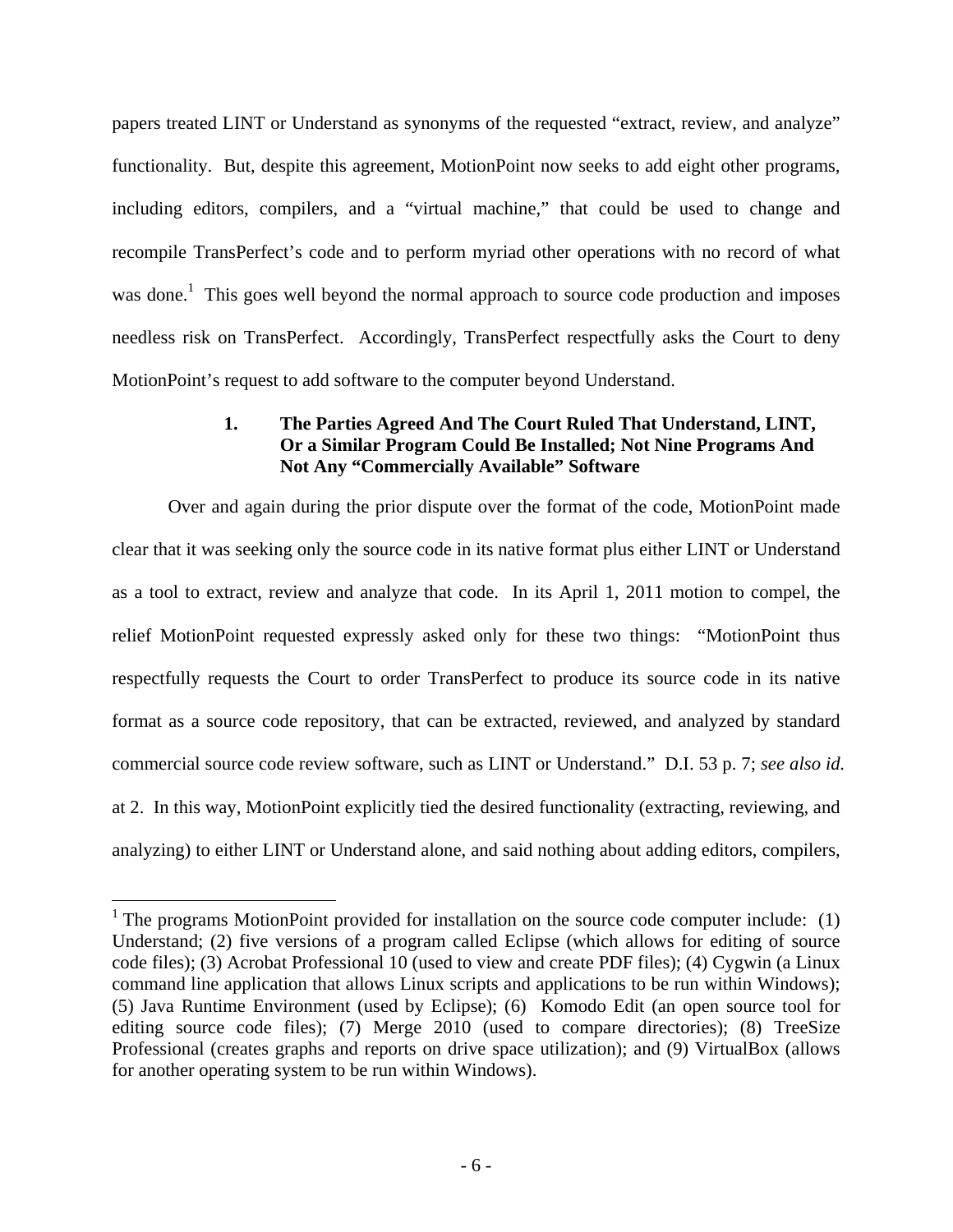virtual machines, or any of the other programs MotionPoint now seeks to add.

Subsequently, in the April 29, 2011 Joint Letter to the Court, MotionPoint again referenced only LINT and Understand and framed "the sole issue in dispute" as "whether TransPerfect will produce a 'complete extract' of its OneLink source code repository that can be extracted, reviewed, and analyzed by standard commercial source code review software, such as LINT or Understand." D.I. 58 p. 3. MotionPoint referenced LINT or Understand in this same way two more times in that Joint Letter. *See id.* at 1-2 and 7.

During the hearing on this dispute, the Court held that it would adopt MotionPoint's compromise. D.I. 61 p. 7. Accordingly, the parties negotiated an Addendum to the Stipulated Protective Order which stated as follows:

The parties shall produce their respective source code on the conditions set forth below,

1. … a copy of the source code for MotionPoint's product (that has already been produced) that can be extracted, reviewed and analyzed by standard commercial source code review software, such as LINT or Understand[.]

D.I. 63 at 1. Here again, nothing was said about any of the other programs MotionPoint now seeks to add. The Court entered the proposed stipulation without amendment. D.I. 63.

# **2. The Additional Eight Programs MotionPoint Seeks To Add Are Not Required For Extracting, Reviewing And Analyzing TransPerfect's Code and Impose Significant And Needless Risk To TransPerfect**

TransPerfect's code is presently available for inspection on a computer that also has Understand installed. In response to TransPerfect's repeated requests before and during the meet-and-confer, MotionPoint has offered no explanation why Understand is not sufficient for extracting, reviewing and analyzing the source code as required by the Addendum, and why it believes it needs eight additional programs. Nor does it make any attempt in this Letter to explain these points or establish the need for eight additional programs. Indeed, MotionPoint has not even stated in this Letter that Understand does not perform these functions. Of course, it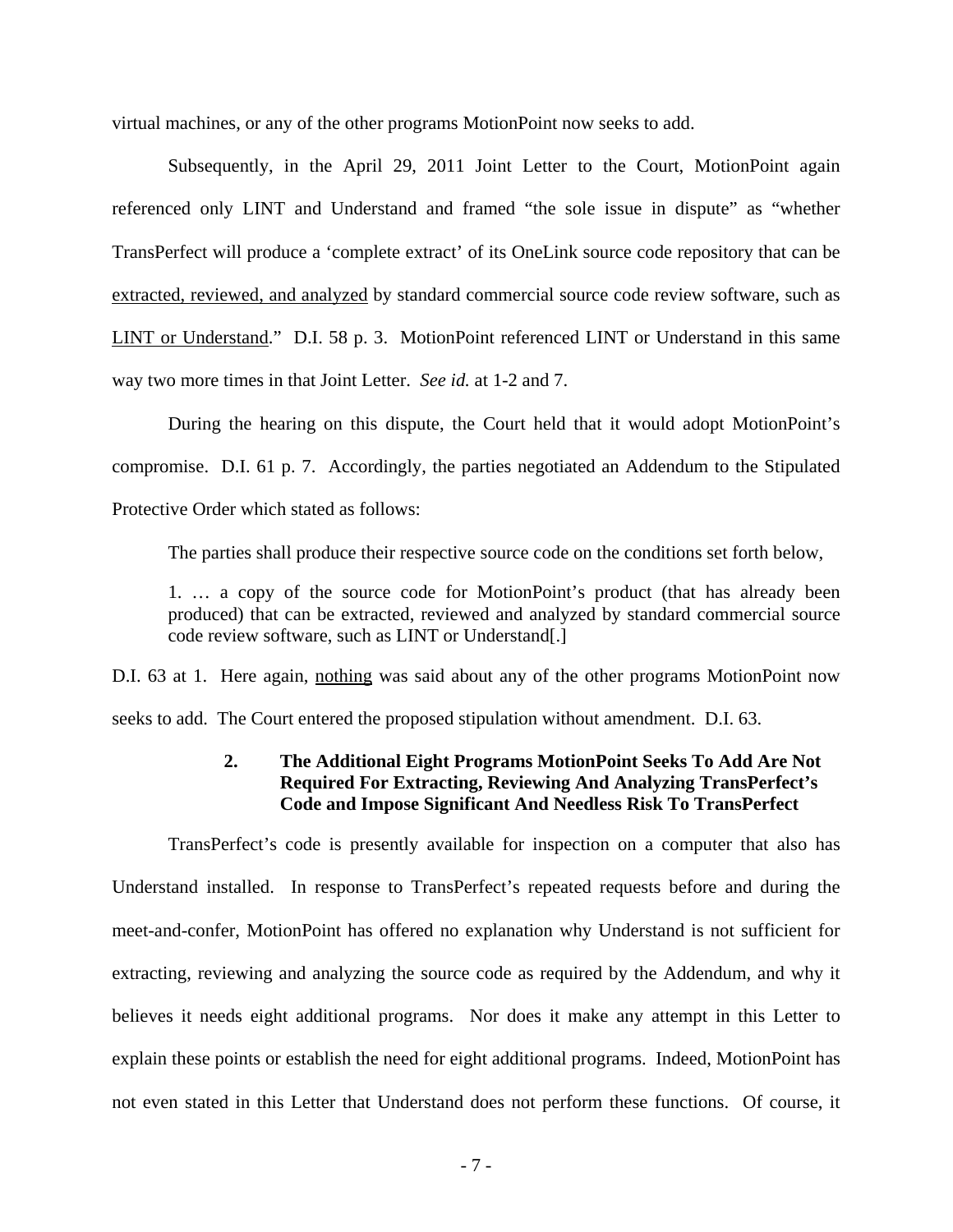does, as is illustrated by MotionPoint's representations to the Court during the prior motion.

Moreover, the specific programs MotionPoint seeks to add are problematic on their face. The Eclipse, Java Runtime Environment, and Komodo edit programs are designed to permit programmers to edit source code. There is no reason for MotionPoint to change TransPerfect's code in this case, and it has offered no explanation for why it purports to need this functionality. VirtualBox and Cygwin both relate to creating a "virtual machine" on the source code computer, which is akin to adding an entirely new operating system on the machine and all of the many functions that attend a new operating system.

Further still, the use of an uncontrolled virtual machine completely bypasses the Protective Order which includes provisions for making TransPerfect's counsel aware of what programs are being installed and used on the source code machine. Virtual machines could include nearly any software on them, commercial or non-commercial, and TransPerfect would have no idea what programs were being used or what was being done to its source code with such programs. Such software could include web servers, databases, and a host of other programs that could be used to copy or transmit TransPerfect's code, again with no way for TransPerfect to know it happened. This violates both the letter and the spirit of the Protective Order and Addendum which are designed to provide MotionPoint with the discovery it actually needs while also protecting TransPerfect's source code from needless risk of disclosure or copying. Similarly, MotionPoint has offered no explanation as to why it wants Acrobat on the source code computer, and making .pdf copies of TransPerfect's source code is not permitted by the Protective Order nor reasonably necessary in this case. And MotionPoint has offered no explanation for why it purports to need the Merge and TreeSize Professional programs either.

Additionally, MotionPoint argues that TransPerfect can merely use a checksum technique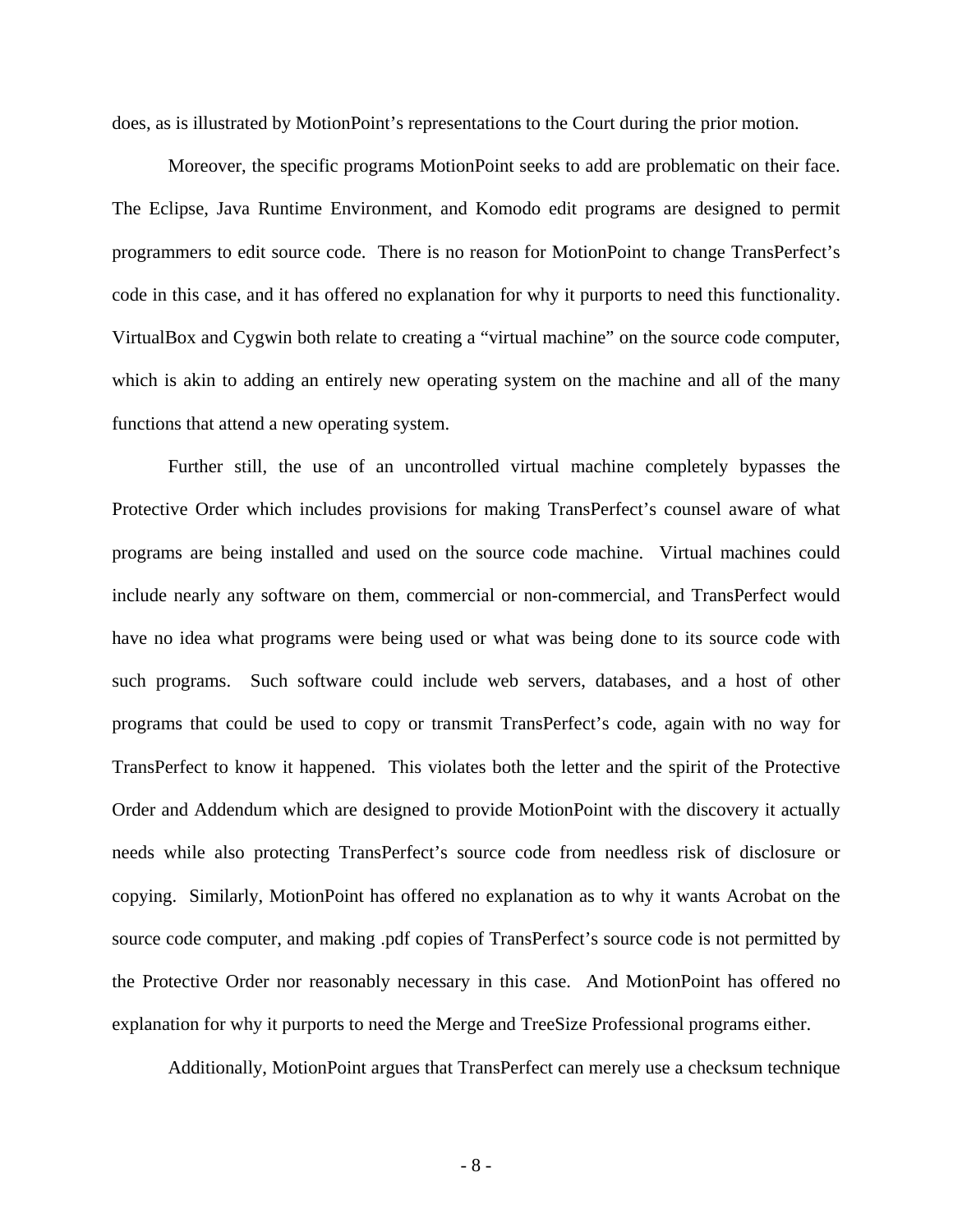to ensure after-the-fact that its source code has not been altered. This is unsatisfactory for at least two reasons. First, running a checksum after MotionPoint's experts have completed their work does nothing to ensure that the code was not changed at key points in the process—it ensures, at most, that the code was returned to its original state. And second, if MotionPoint does not intend to change TransPerfect's code, then why does it want editors and compilers that are designed to do just that? Absent a legitimate explanation for this, TransPerfect should not be compelled to subject its code to needless risk.

Finally, MotionPoint's assertion that "the commercial software provided by MotionPoint's expert will be used to determine which files go with which version" lacks merit. TransPerfect has supplied its source code files in directories named by the date of the version of the code, such that each iteration of the code is already clearly identified. Thus, it is self-evident which files goes with which version based on the directory structure.

## **3. MotionPoint's Concern That Executables "Hide" Information is Meritless**

TransPerfect has agreed to provide representative examples of executable files of its source code. MotionPoint objects that such executables "will not show the relationship between the OneLink operations and the source code that runs them." This is incorrect. TransPerfect would provide executables that would match the source code versions that have been produced. As such, the executables would represent how the source code functions.

### **III. DESCRIPTION OF EACH PARTY'S PROPOSED COMPROMISE**

### **A. MotionPoint**

 MotionPoint believes that TransPerfect is obligated to install commercially available software provided by MotionPoint's expert and to transfer the already existing "work product" folder from the source code review computer at Orrick's Menlo Park office to the new source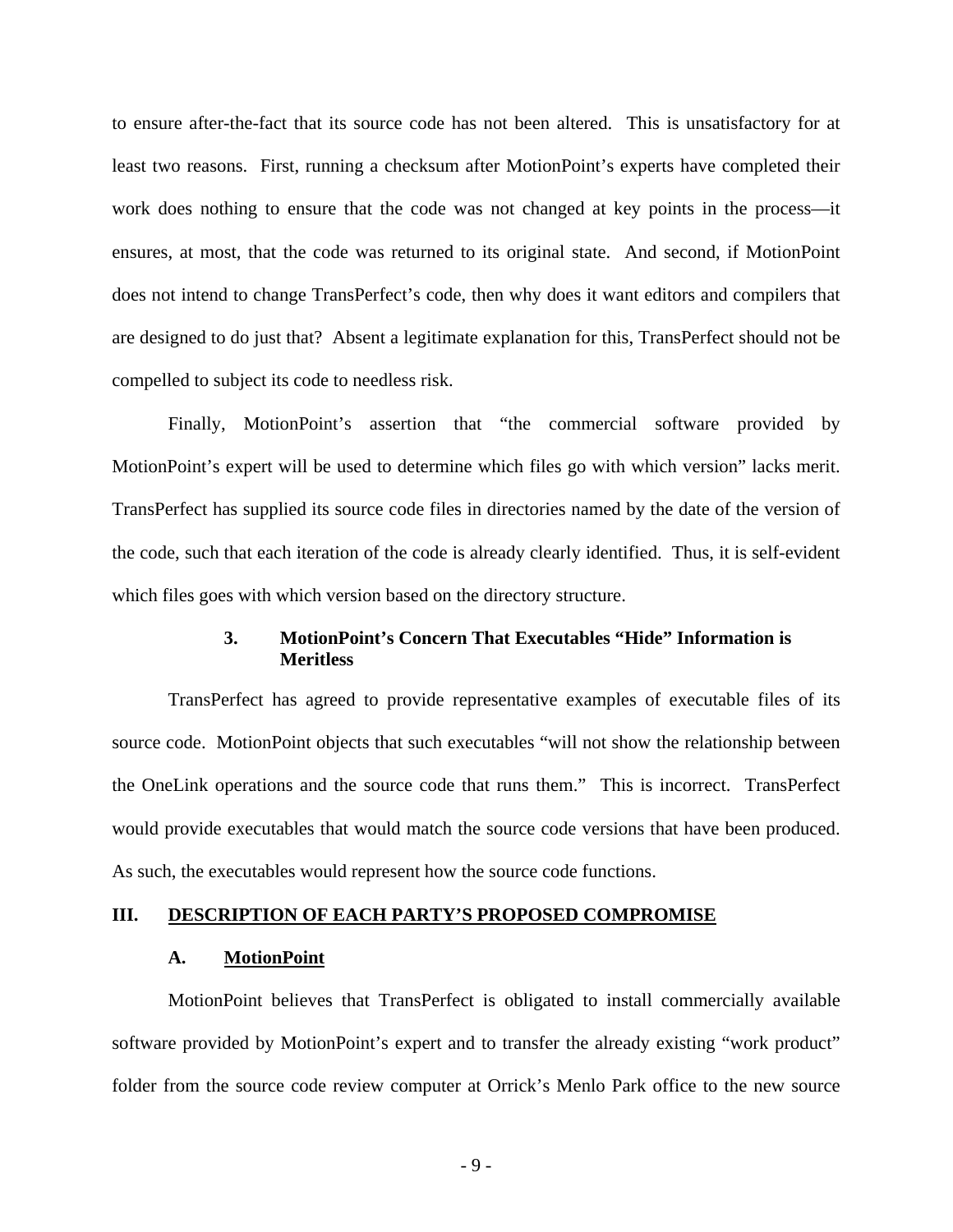code review computer at Kasowitz's San Francisco office. In addition, as a compromise to allay any fears about changes to the source code during review, MotionPoint proposes the following:

1. TransPerfect shall create master checksum(s) on the native source code at the outset of MotionPoint's expert's review at Kasowitz's San Francisco office.

2. MotionPoint's expert shall create a checksum from every source code file printed out by the source code computer during his review.

3. Either party may compare the checksums created associated with printed code with the master checksum(s) created by TransPerfect.

4. In addition to providing one or more CDs and / or DVDs for installation on the standalone computer, an extra copy of the CDs or DVDs will be provided to TransPerfect to do with as it pleases, provided they are not used to access the work of MotionPoint's expert.

5. If MotionPoint's expert is later designated as a testifying expert, TransPerfect may then use the software to access the work of MotionPoint's expert with the duplicate CDs or DVDs containing the commercial software used by him in extracting, reviewing, and analyzing the source code in native form.

#### **B. TransPerfect**

TransPerfect proposes the following compromise:

1. The source code computer, with Understand loaded on it, is already available for inspection commensurate with the process set out in the Protective Order and Addendum.

2. If MotionPoint agrees that Merge and TreeSize Professional will be used merely to compare directories and measure disk space, they may be loaded onto the code computer.

3. If requested, TransPerfect will provide for inspection a machine running representative samples of executable versions of the produced source code.

 $-10-$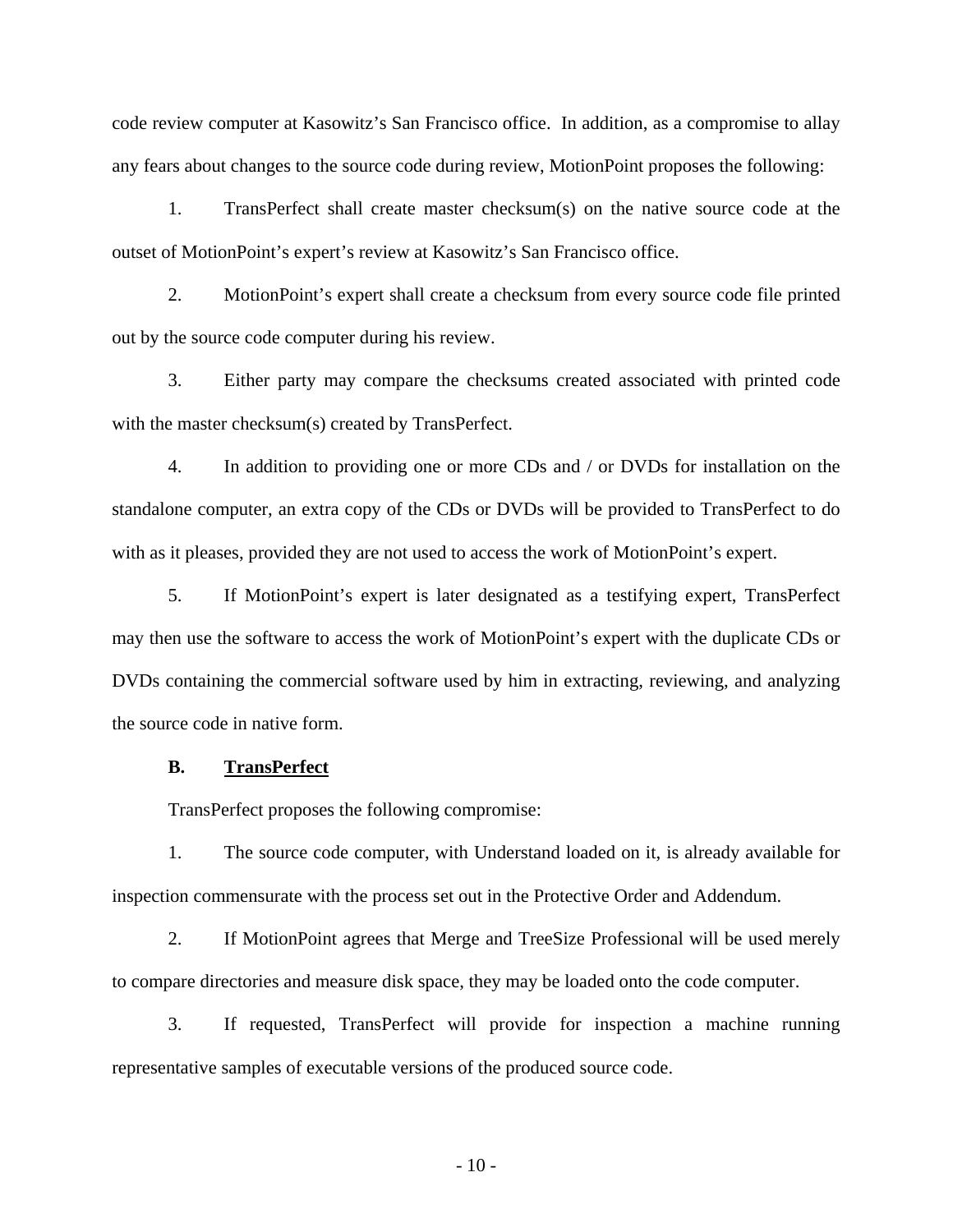Sincerely,

# McDERMOTT WILL & EMERY LLP

/s/ Alexander Ott ANTHONY DE ALCUAZ (SBN: 65599) PHILIP OU (SBN: 259896) JOEL M. FREED ALEXANDER OTT (admitted *pro hac vice*)

*Attorneys for Defendant/Counterclaim Plaintiff MotionPoint Corporation* 

## KASOWITZ, BENSON, TORRES & FRIEDMAN LLP

/s/ L. Okey Onyejekwe Jr. DOUGLAS E. LUMISH (Bar No. 183863) JEFFREY G. HOMRIG (Bar No. 215890) JOSEPH H. LEE (Bar No. 248046) L. OKEY ONYEJEKWE JR. (Bar No. 250354)

*Attorneys for Plaintiffs/Counterclaim Defendants TransPerfect Global, Inc.; TransPerfect Translations International, Inc.; and Translations.com, Inc.* 

Dated: June 13, 2011

IT IS HEREBY ORDERED THAT the Court adopts Motionpoint's compromise listed on page 9-10 of the Joint Letter.

Dated: June 14, 2011